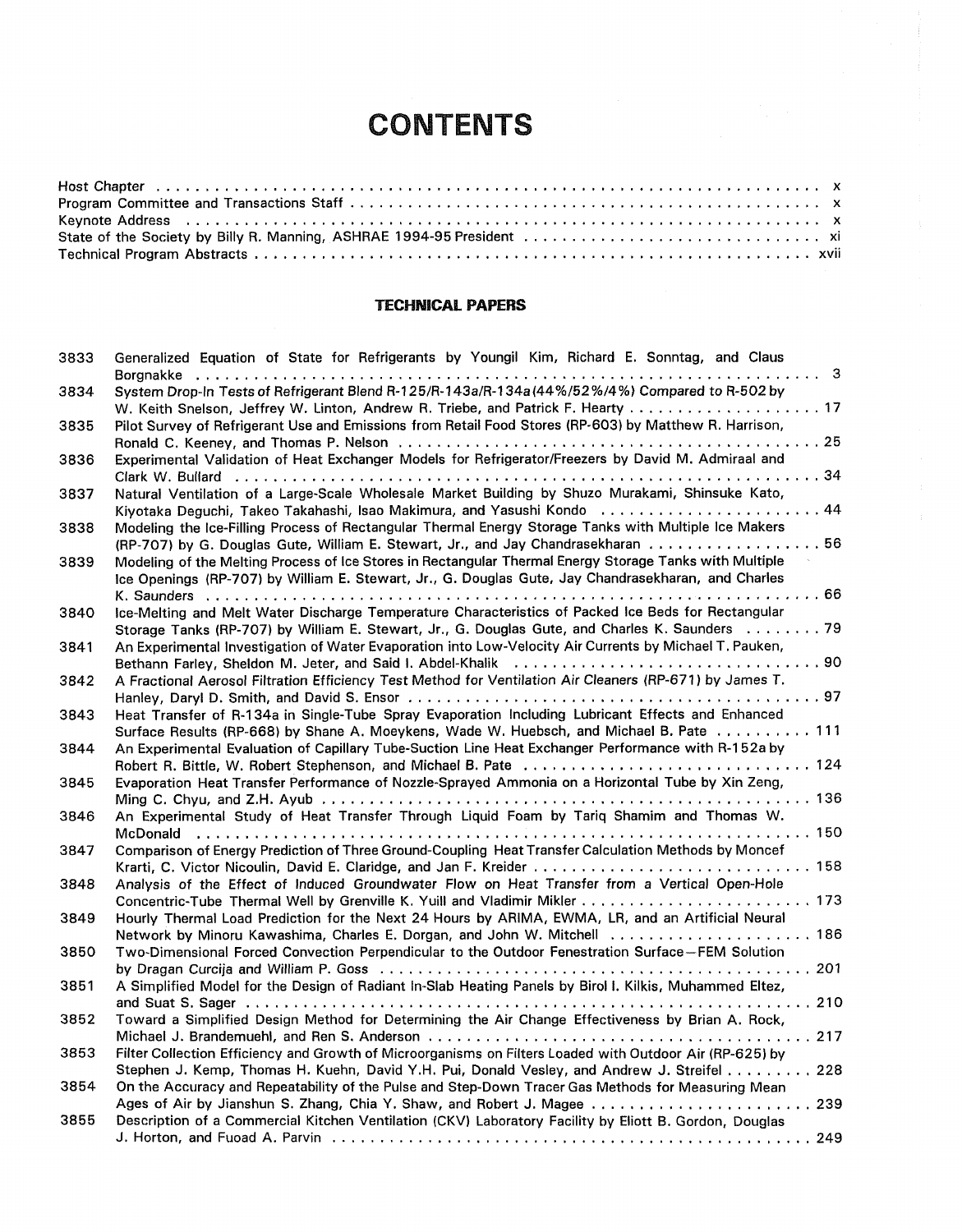| 3856 | Development of a Design Procedure for Thermal Storage Tanks Utilizing Technologies That Separate the<br>Manufacture of Ice from the Storage of Ice (RP-707) by William E. Stewart, Jr., G. Douglas Gute, Charles |
|------|------------------------------------------------------------------------------------------------------------------------------------------------------------------------------------------------------------------|
|      |                                                                                                                                                                                                                  |
| 3857 | A Modeling of an Environmental Chamber by Akiomi Kimbara, Masato Kasahara, Shigeru Kurosu, Kazuyuki                                                                                                              |
|      |                                                                                                                                                                                                                  |
| 3858 | Duct Leakage Measurement and Analysis by William B. Swim and Edwin I. Griggs  274                                                                                                                                |
| 3859 | Temperature and Humidity Control During Cooling and Dehumidifying by Compressor and Evaporator Fan                                                                                                               |
|      | Speed Variation by Kalman I. Krakow, Sui Lin, and Zhao-Shu Zeng  292                                                                                                                                             |
| 3860 | Growth of Microorganisms on HVAC Filters Under Controlled Temperature and Humidity Conditions (RP-                                                                                                               |
|      | 625) by Stephen J. Kemp, Thomas H. Kuehn, David Y.H. Pui, Donald Vesley, and Andrew J. Streifel 305                                                                                                              |
| 3861 | A Theory for Heat Exchangers with Liquid-Desiccant-Wetted Surfaces by Roy T. Otterbein 317                                                                                                                       |
| 3862 | The Design and Evaluation of Integrated Envelope and Lighting Control Strategies for Commercial Buildings                                                                                                        |
|      |                                                                                                                                                                                                                  |
| 3863 | Analytical Determination of PID Coefficients for Temperature and Humidity Control During Cooling and                                                                                                             |
|      | Dehumidifying by Compressor and Evaporator Fan Speed Variation by Kalman I. Krakow, Sui Lin, and                                                                                                                 |
|      |                                                                                                                                                                                                                  |
| 3864 | Frequency Response Analysis of Ground-Coupled Building Envelope Surfaces by Moncef Krarti, David E.                                                                                                              |
|      |                                                                                                                                                                                                                  |
| 3865 | Energy Use and Economic Assessment of a Multistory Office Building with Daylighting of the Interior Core                                                                                                         |
|      | by Mark G.L. Cresswell, Robert W. Besant, and Greg J. Schoenau 370                                                                                                                                               |
| 3866 | Performance Evaluation of an Ambient-Energy Heat Pump System by Toshiyuki Hino 386                                                                                                                               |
| 3867 | Equivalent Outdoor Temperature for District Heating Systems by Gudmundur R. Jonsson and Valdimar K.                                                                                                              |
|      |                                                                                                                                                                                                                  |
| 3868 | Development of a Test Facility for Airflow Measurements in Variable-Density Environments (RP-698) by                                                                                                             |
|      | Jacopo Frigerio, Harry J. Sauer, Jr., Fathi Finaish, and Ronald H. Howell  400                                                                                                                                   |
| 3869 | Infiltration Rates for a New Swine Building by Yuanhui Zhang and Ernest M. Barber  413                                                                                                                           |
| 3870 | PMV-Based Train Air-Conditioning Control System by Sunao Funakoshi and Kazuya Matsuo 423                                                                                                                         |
| 3871 | Assessment, Perception, and Evaluation of DDC System Documentation Practices by A.J. Alduino and                                                                                                                 |
|      | Method to Assess the Gross Annual Energy-Saving Potential of Energy Conservation Technologies Used                                                                                                               |
| 3872 | in Commercial Buildings by Michele Friedrich and Matthew T. Messinger  444                                                                                                                                       |
| 3873 | Atrium Buildings: Thermal Performance and Climatic Factors by Morad R. Atif, David E. Claridge, Lester                                                                                                           |
|      |                                                                                                                                                                                                                  |
| 3874 | Field Tests on Atrium Smoke Control Systems by Wan K. Chow and K.W. Lau  461                                                                                                                                     |
| 3875 | The Demographics of Worldwide Weather Data by Michael F. Squires  470                                                                                                                                            |
| 3876 | International Solar Radiation Information by Thomas L. Stoffel  476                                                                                                                                              |
| 3877 | Foreign Weather Data Servicing at NCDC by Marc S. Plantico and J. Neal Lott  484                                                                                                                                 |
| 3878 | R-502 and Two Near-Azeotropic Alternatives: Part I-In-Tube Flow-Boiling Tests by Nakhle Kattan, John                                                                                                             |
|      |                                                                                                                                                                                                                  |
| 3879 | R-502 and Two Near-Azeotropic Alternatives-Part II: Two-Phase Flow Patterns by Nakhle Kattan, John                                                                                                               |
|      |                                                                                                                                                                                                                  |
|      |                                                                                                                                                                                                                  |

## **SYMPOSIUM PAPERS**

| CH-95-1 Building Environment, What Was and What's Coming                                              |
|-------------------------------------------------------------------------------------------------------|
| Heating and Air-Conditioning Systems - A Historical Overview and Evolution by Rodney H. Lewis  525    |
| Ventilation—Where It Came from, Where It Is, and Where It Is Going by Carl N. Lawson 528              |
| Development of HVAC&R for Low- and High-Rise Buildings-One Engineer's Bird's Eye View by Alfred       |
|                                                                                                       |
| The Evolution of Control During the Past 100 Years by Gideon Shavit  538                              |
| CH-95-2 Energy Efficiency and Pollution Reduction of Space Heating Systems in Krakow, Poland          |
| Testing Residential Energy Pricing in the Kraków, Poland, Municipal District Heat System by Ross      |
|                                                                                                       |
| Residential Heating Conservation in Kraków by Lawrence C. Markel, George Reeves, Adam Gula, and       |
|                                                                                                       |
| Heating Boilers in Kraków, Poland: Options for Improving Efficiency and Reducing Emissions by Piotr   |
| Cyklis, Jerzy Kowalski, Jerzy Króll, Andrzej Włodkowski, Andrzej Zaczkowski, Jacek Boron, and Thomas. |
|                                                                                                       |
| Coal-Fired Tile Stoves-Efficiency and Emissions by Tadeusz Jaszczur, Maciej Lewandowski, Witold       |
|                                                                                                       |
| Evaluating Home Heating Options in Kraków by Jan Bieda, Janusz Bardel, Janusz Nedoma, and Barbara     |
|                                                                                                       |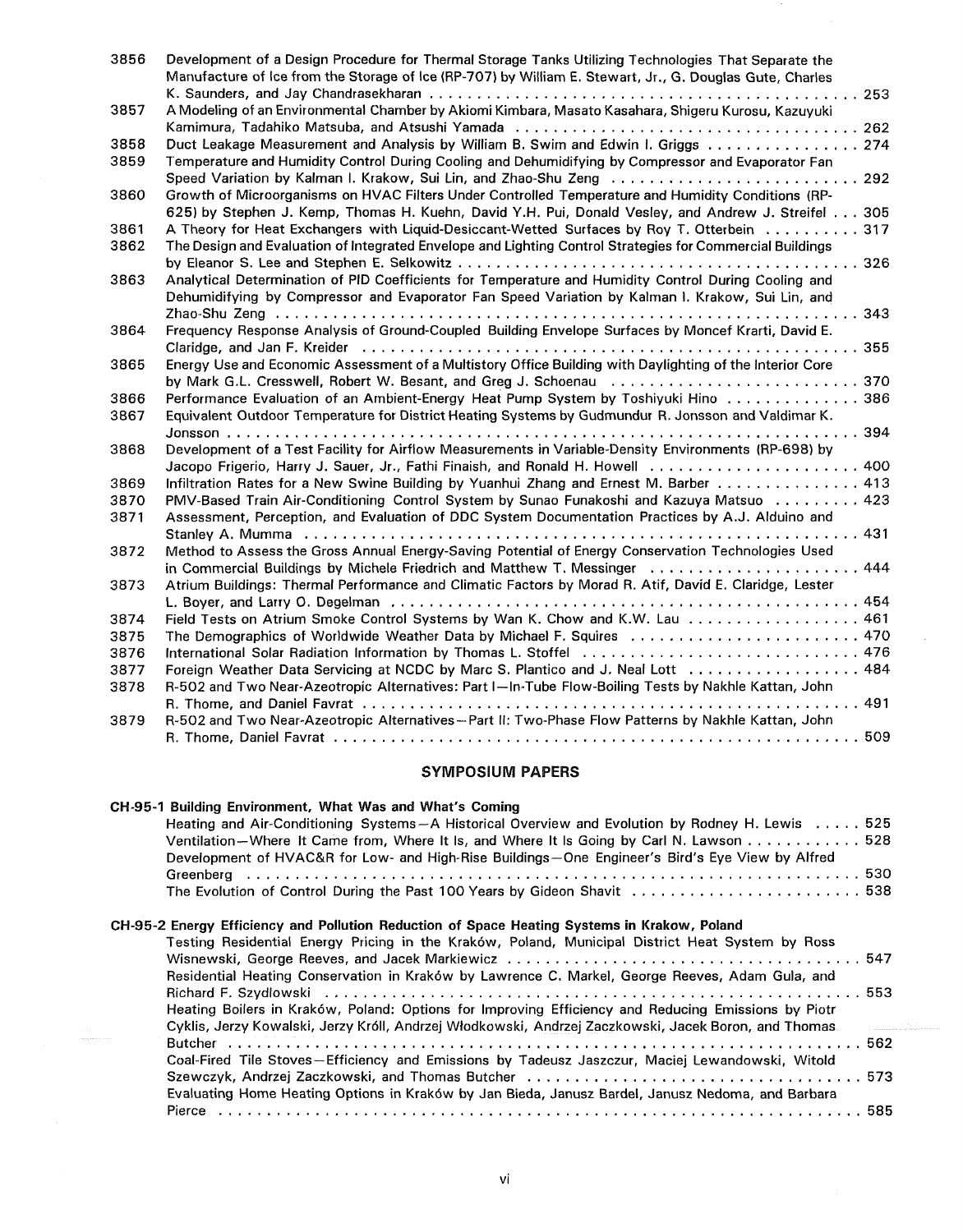| Heat-Air-Moisture Design of Masonry Cavity Walls: Theoretical and Experimental Results and Practice by<br>Design Parameters Used to Avoid Interstitial Condensation for a Range of Climates by Christopher H.<br>Moisture Conditions in a North-Facing Wall with Cellulose Loose-Fill Insulation: Construction with and<br>without a Vapor Retarder and Air Leakage by Carl-Eric Hagentoft and E. Harderup  639<br>Influence of Material Properties on the Hygrothermal Performance of a High-Rise Residential Wall by |  |
|------------------------------------------------------------------------------------------------------------------------------------------------------------------------------------------------------------------------------------------------------------------------------------------------------------------------------------------------------------------------------------------------------------------------------------------------------------------------------------------------------------------------|--|
|                                                                                                                                                                                                                                                                                                                                                                                                                                                                                                                        |  |
|                                                                                                                                                                                                                                                                                                                                                                                                                                                                                                                        |  |
| CH-95-4 Measuring and Analyzing Power Quality in HVAC Applications<br>Heard a Flash! Saw a Boom! Power Quality Monitoring Defined in P1159 by Larry A. Ray and Jack A.                                                                                                                                                                                                                                                                                                                                                 |  |
| Field Measurements and Modeling of Harmonic Distortion Caused by Distributed Single-Phase ASD Heat<br>Hospital Loads and the HVAC System-A Question of Power Quality by Susan Owen  669<br>A Rules-Based System for Analyzing Power Quality Problems by David G. Kreiss 672                                                                                                                                                                                                                                            |  |
| CH-95-5 Thermodynamics of Desiccant Air-Conditioning Systems<br>The Seasonal Performance of a Liquid-Desiccant Air Conditioner by Andrew Lowenstein and Davor                                                                                                                                                                                                                                                                                                                                                          |  |
| Analysis of a Field-Installed Hybrid Solar Desiccant Cooling System by Michael K. West and Suresh V.                                                                                                                                                                                                                                                                                                                                                                                                                   |  |
| Polymers as Advanced Materials for Desiccant Applications-Part 3: Alkali Salts of PSSA and PolyAMPSA<br>and Copolymers of PolyAMPSASS by Alvin W. Czanderna, N. Todd Tillman, and G.C. Herdt 697<br>Evaluation of a Liquid Desiccant-Enhanced Heat Pipe Air Preconditioner by Ahmad A. Pesaran, Yves O.                                                                                                                                                                                                                |  |
| Interactive Simulation Tools for Open-Cycle Desiccant Cooling Systems by C.K. Chau and William M.<br>Thermodynamic Analysis of Desiccant-Augmented Evaporative Cooling Cycles for Indian Conditions by                                                                                                                                                                                                                                                                                                                 |  |
| P.L. Dhar, S.C. Kaushik, Sanjeev Jain, Deepak Pahwa, and Ravinder Kumar  735<br>CH-95-6 Highlights of HVAC&R History, Part I                                                                                                                                                                                                                                                                                                                                                                                           |  |
| History Repeating Itself-"Modern" Innovations in HVAC&R Technology That Appeared Long Ago by<br>Henry L. Galson-Pioneer Designer of Self-Contained Air-Conditioning Equipment by Edgar L. Galson and                                                                                                                                                                                                                                                                                                                   |  |
| ASHRAE's Development of Computerized Energy Calculations for Buildings by Eugene Stamper 768<br>Withdrawn                                                                                                                                                                                                                                                                                                                                                                                                              |  |
| <b>CH-95-7 Sources of International Weather Data</b><br>See also Technical Paper 3875<br>See also Technical Paper 3876<br>See also Technical Paper 3877                                                                                                                                                                                                                                                                                                                                                                |  |
| CH-95-8 Advances in Fenestration: Analysis and Testing<br>Measurement of Bidirectional Optical Properties of Complex Shading Devices (RP-548) by Joseph H. Klems                                                                                                                                                                                                                                                                                                                                                       |  |
| Summary and Comparison of Methods to Calculate Solar Heat Gain (RP-713) by John L. Wright 802<br>A Two-Dimensional Numerical Model for Glazing System Thermal Analysis by John L. Wright and Harry                                                                                                                                                                                                                                                                                                                     |  |
| Numerical Prediction of Window Condensation Potential by Alex G. McGowan  832<br>CH-95-9 Historical Development of Building Energy Calculations                                                                                                                                                                                                                                                                                                                                                                        |  |
| Historical Development of Building Energy Calculations by J. Marx Ayres and Eugene Stamper 841<br>Evolution of Building Energy Simulation Methodology by Edward F. Sowell and Douglas C. Hittle 850<br>Short-Time-Step Analysis and Simulation of Homes and Buildings During the Last 100 Years by Gideon                                                                                                                                                                                                              |  |
| ASHRAE Technical Committee 4.7 Development of Simplified Energy Analysis Procedures by David E.                                                                                                                                                                                                                                                                                                                                                                                                                        |  |
| CH-95-10 District Heating to District Energy--Into Another Century of Growth in Technology and Service<br>The Road to Lockport: Historical Background of District Heating and Cooling by Morris A. Pierce  885<br>Steam on the Frontier: District Heating in Denver, 1880-1995 by Jan E. Wagner and Morris A. Pierce 893                                                                                                                                                                                               |  |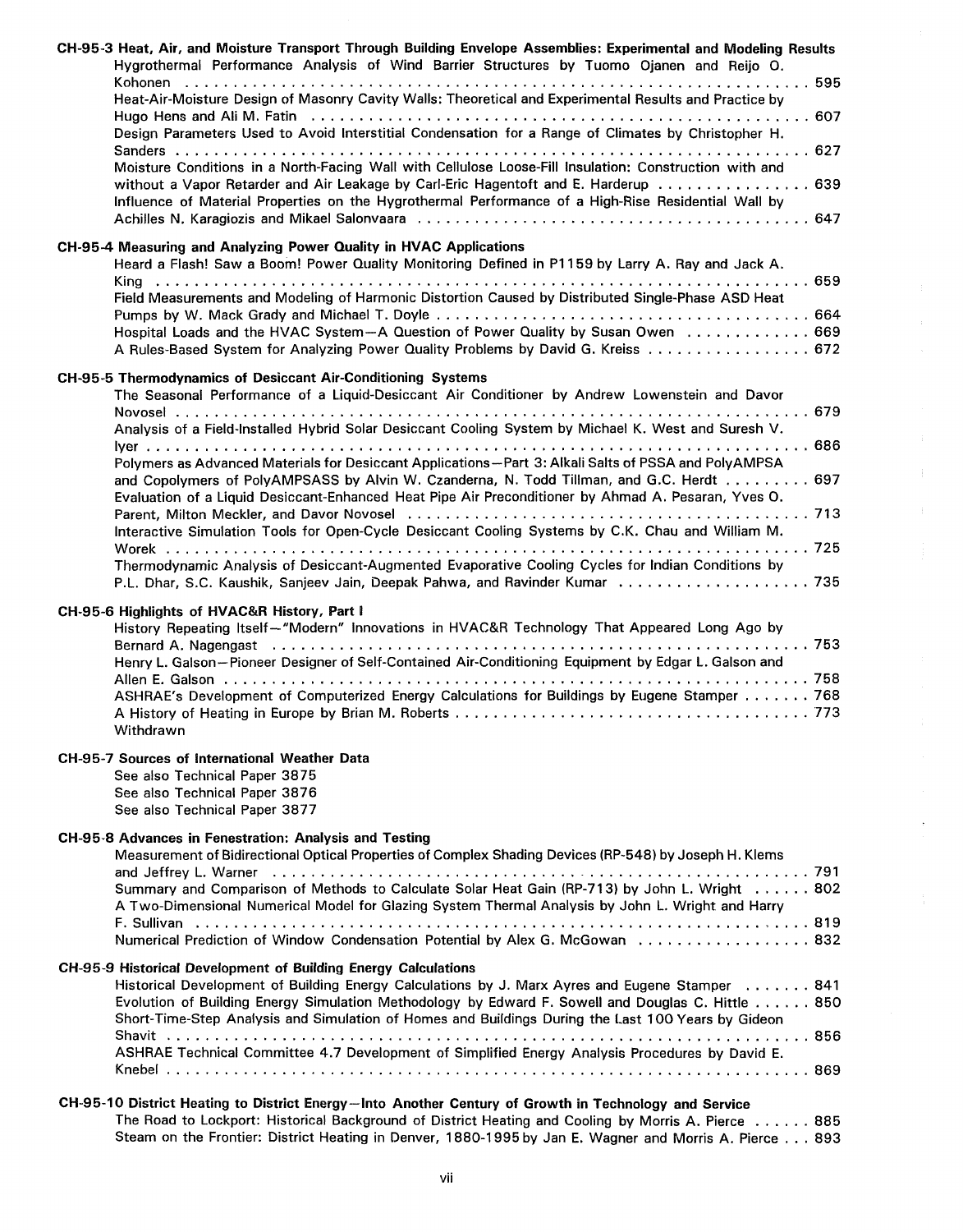| Boise, Idaho: A Century of Geothermal District Heating Progress by Kevin D. Rafferty  904<br>Innovations in District Heating and Cooling 1984-1994and Their Economic Impact by Goran Mornhed and                                                                                                                                                                                                                                                                                                                                                                                                                                                                                                                                                                                                                  |
|-------------------------------------------------------------------------------------------------------------------------------------------------------------------------------------------------------------------------------------------------------------------------------------------------------------------------------------------------------------------------------------------------------------------------------------------------------------------------------------------------------------------------------------------------------------------------------------------------------------------------------------------------------------------------------------------------------------------------------------------------------------------------------------------------------------------|
| CH-95-11 HVAC Design Considerations and Applications for Correctional Facilities<br>HVAC Design for Minimum-, Low-, and Medium-Security Federal Correctional Facilities by Jeffrey L. Linde<br>and Ben C. Davenport (and all and state of the state of the state of the state of the state of the state of th<br>Energy Program of Requirements for a New Detention Center-Energy Design Criteria for Prisons by Paul                                                                                                                                                                                                                                                                                                                                                                                             |
| CH-95-12 Advances in Heat Transfer and Pressure Drop Characteristics of Alternative Refrigerants-Part I<br>Characteristics of Refrigerant R-134a Liquid-Vapor Two-Phase Flow in a Horizontal Pipe by A. Abdul-<br>Review of Available Correlations for Prediction of Flow Boiling Heat Transfer in Smooth and Augmented<br>Tubes by J. Darabi, M. Salehi, M.H. Saeedi, and M.M. Ohadi  965<br>See also Technical Paper 3878                                                                                                                                                                                                                                                                                                                                                                                       |
| CH-95-13 Fire and Smoke Control-Past, Present, and Future<br>Fire and Smoke Control Systems During the Past 100 Years by Gideon Shavit and Sandy E. Egesdal 991<br>The Evolution of Pressurized Stairwells by John A. Clark and James S. Buckley 1001                                                                                                                                                                                                                                                                                                                                                                                                                                                                                                                                                             |
| CH-95-14 Advances in Heat Transfer and Pressure Drop Characteristics of Alternative Refrigerants-Part II<br>Compound Enhancement of Boiling Heat Transfer of R-134a in a Tube Bundle by K.H. Cheung, M.M.<br>Two-Phase Flow Heat Transfer and Pressure Drop Characteristics of R-22 and R-32/125 by Halim Wijaya<br>See also Technical Paper 3879                                                                                                                                                                                                                                                                                                                                                                                                                                                                 |
| CH-95-15 Numerical and Experimental Room Air Motion Studies<br>Three-Dimensional Numerical Simulation of Air Contamination Dispersal in a Room by Mahmood A.<br>Comparing the Continuity-Constraint Algorithm Results with a Full-Scale Laboratory Test by Edward G.<br>Performance of Passively Automatic Ventilation Inlets for Agricultural Buildings by K.J. Kaiser, M.H. Hosni,<br>Computation of Room Air Distribution by M. Nady A. Saïd, Jianshun S. Zhang, C.Y. Shaw, and Leslie L.                                                                                                                                                                                                                                                                                                                      |
| CH-95-16 Evaluation and Application of Multizone Air and Air Contaminant Flow Models<br>Experimental Evaluation of COMIS Results for Ventilation of a Detached House by Romano Borchiellini,<br>Michele Cali, and Marco Torchio (all cass contracts contracts contracts contracts contracts contracts contract<br>Simulation and Measurement of Air Infiltration and Pollutant Transport Using a Passive Solar Test House<br>by Hiroshi Yoshino, Zhao Yun, Hiroshi Kobayashi, and Yasuo Utsumi  1091<br>Airflow and Radon Transport Modeling in Four Large Buildings by Jin B. Fang and Andrew K. Persily 1100<br>Computer Simulation of Ventilation Strategies for Maintaining an Acceptable Indoor Air Quality in Office<br>Buildings by M. Nady A. Saïd, C.Y. Shaw, Edelbert G. Plett, and Frank Vaculik  1118 |
| CH-95-17 Highlights of HVAC&R, Part II<br>Early Heating, Ventilating, and Air Conditioning in the United Kingdom by Paul G. Yunnie  1129<br>Times of Challenge-The Cold Makers in Australia by Geoffrey C. Luscombe  1134<br>Hermann Rietschel's Life and Achievements by Klaus W. Usemann  1148                                                                                                                                                                                                                                                                                                                                                                                                                                                                                                                  |
| CH-95-18 Absorption Chiller and Heat Pump Technology Developments I<br>Transient Analysis and Design Model of a LiBr-H <sub>2</sub> O Absorber with Rotating Drums by Yong T. Kang and<br>나라의<br>Commercial Absorption Chiller Models for Evaluation of Control Strategies by Eric A. Koeppel, Sanford A.<br>Klein, and John W. Mitchell (also assessed also assessed also assessed also alternative metallication and J175<br>Waste-Heat-Powered Icemaker for Isolated Fishing Villages by Donald C. Erickson  1185<br>Pinch-Point Analysis: An Aid to Understanding the GAX Absorption Cycle by William T. Hanna, William                                                                                                                                                                                       |